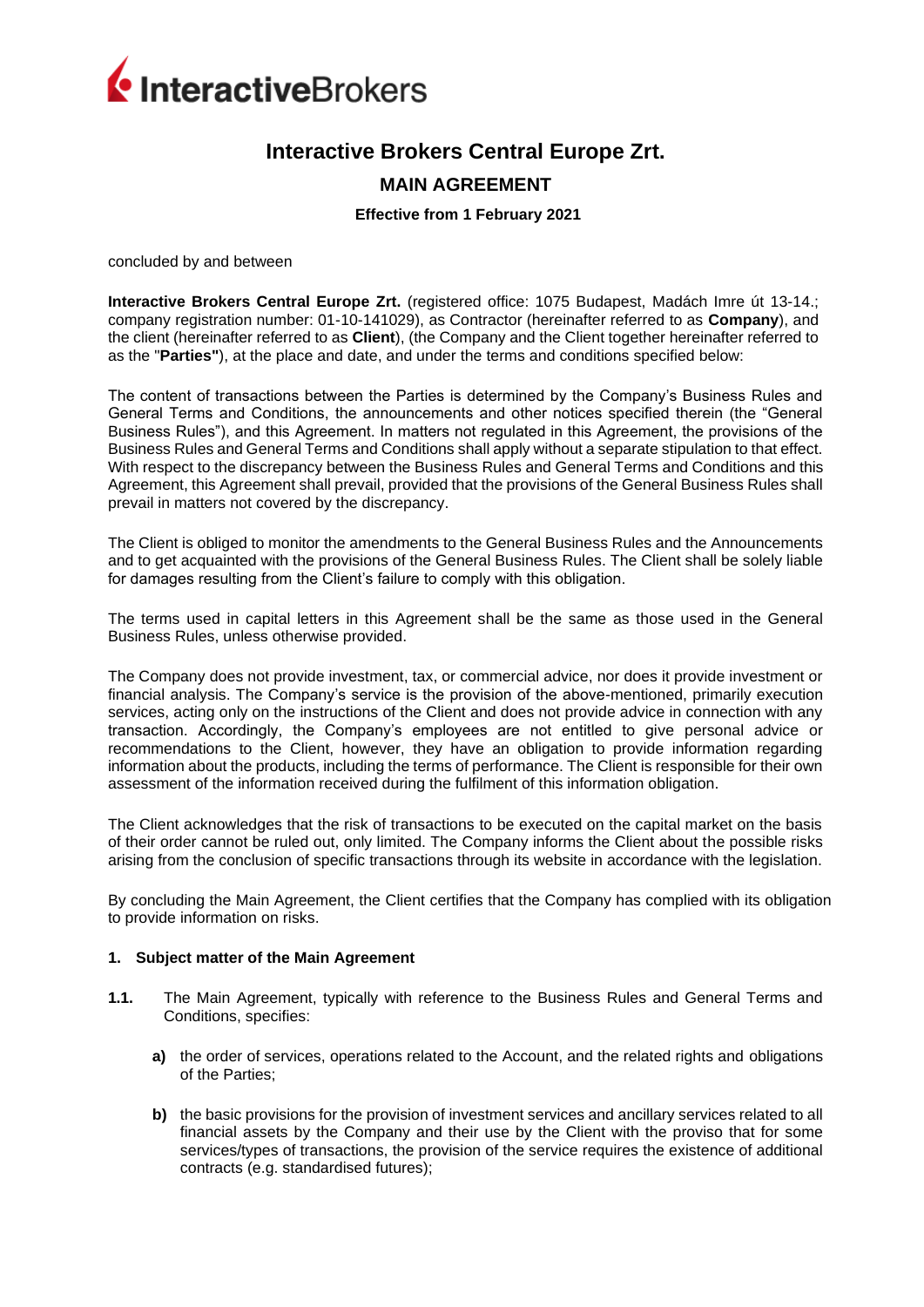- **c)** the rules according to which the Company may enter into contracts for financial assets in its own name, and for the benefit of the Client on the basis of Orders given by the Client, and accepted by the Company or enter into an Own Account Transaction with the Client, as well as the rights, and obligations of the Parties related thereto;
- **d)** the rules for the Company to receive orders placed by the Client on the electronic interface and to execute them after a successful margin check.
- **1.2.** Pursuant to the Main Agreement, and the provisions of other agreements relating to the specific transactions, the Company:
	- **a)** opens and maintains an Account for the Client specified in the General Business Rules;
	- **b)** receives and transmits Orders and executes Orders for the benefit of the Client;
	- **c)** provides appropriate services and performs account operations for the Client's cash, and financial assets registered on the Account in accordance with the Client's instructions, the provisions of the General Business Rules, or the authorisation of legislation;
	- **d)** may provide margin loans;
	- **e)** may engage in securities lending activities.

The Account shall be opened and maintained in accordance with this Main Agreement.

#### **2. Electronic communication**

- **2.1.** Access to the Account, and the submission of Orders are provided by the IB Account Interface. The primary contact between the Parties will be electronic, on the Company's website, and via the IB Account Interface.
- **2.2.** The IT conditions required for using the IB Account Interface are indicated on the Company's website. The Company is entitled unilaterally to define, modify and limit the range of financial assets, types of transactions, available trading and execution venues for which it accepts specific orders.
- **2.3.** The Parties consider the person who has logged in to the IB Account Interface with the User Data to be the authorized representative of the Client - thus the person entitled to dispose of the Account. The Company excludes its liability for damages arising from the unauthorised or illegitimate provision of the User Data provided through the IB Account Interface and incurred by the Client or in its interest.
- **2.4.** The Company does not guarantee 100% availability of the IB Account Interface. In addition to its own technology, the Company uses third-party manufacturers, and telecommunications services. The Company shall not be liable for damages resulting from network failures or, if the service is not available to the Client for any reason, for such losses. The Company's liability does not extend to damages due to an error not attributable to the Company.
- **2.5.** Computer-based systems and electronic services that are used by the Company are inherently vulnerable to interruptions, delays or failures. In addition to the IB Account Interface, the Company does not provide alternative ordering routes (e.g. personal appearance, telephone). Subject to its resources, the Company assures its clients that in the event of a failure of the IB Account Interface, during the trading hours of the trading venue, they can place their immediately executable closing orders by telephone in accordance with the conditions for electronically submitted orders.
- **2.6.** The Client must provide alternative commercial contracts for the execution of orders in the event that the Company's electronic services are not available. By entering into a Client Agreement, the Client declares that it maintains alternative trading arrangements.
- **2.7.** The Company fulfils its information obligation primarily by publishing the information specified in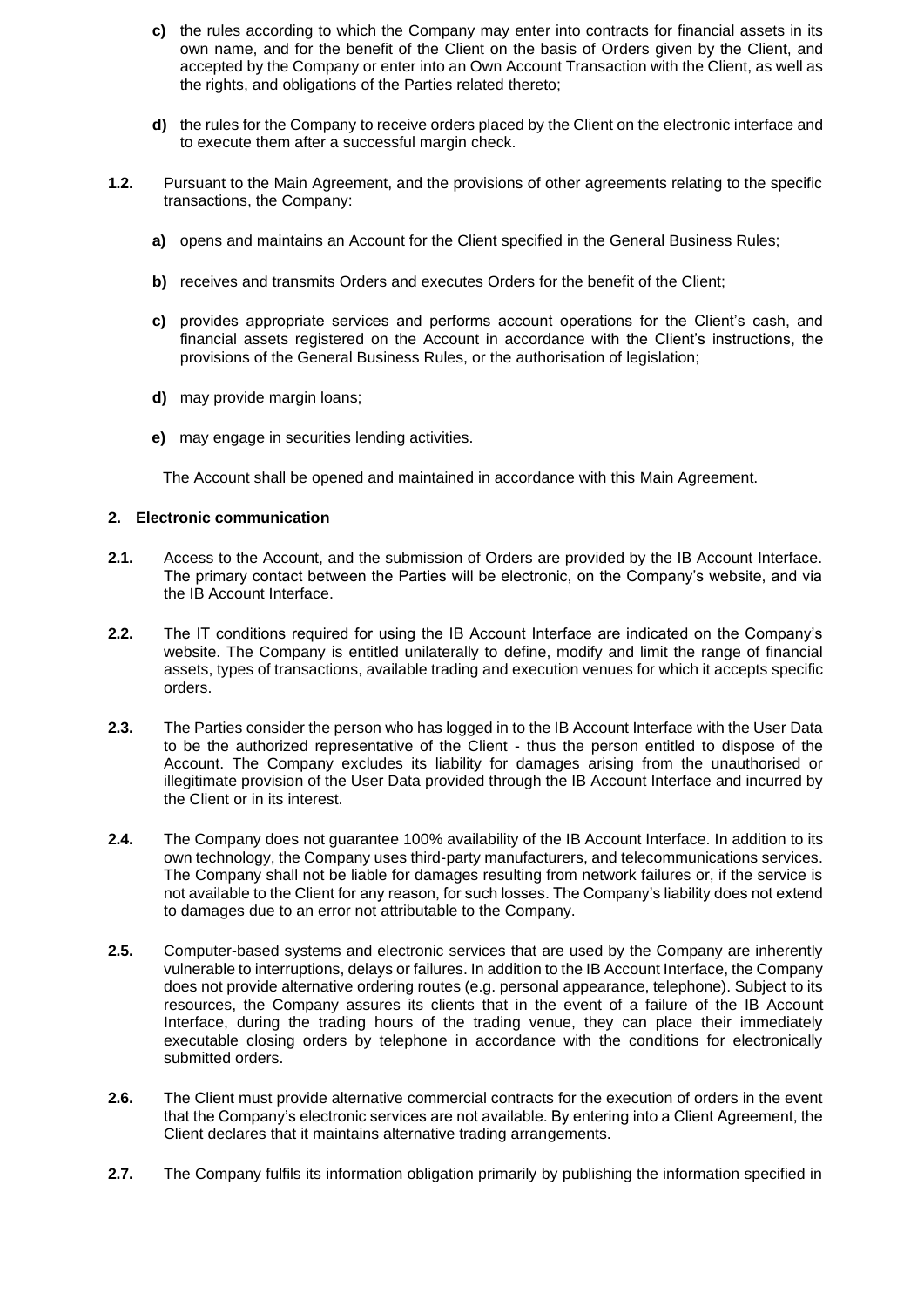the legislation on the Company's website. In this regard:

- **a)** the Client declares having regular Internet access,
- **b)** the Client declares having chosen this form of information,
- **c)** the Client declares that they have notified the Company electronically of the address of their website and have indicated exactly in which part of the website the specific information is available,
- **d)** the Company shall ensure that the information displayed on the website is up-to-date and available to the Client at all times for as long as the Client may need to know.
- **2.8.** Unless otherwise specified by legislation, and in their communication with each other, the Parties shall use English. The Company may, at its sole discretion, make its services available also in other languages (including but not limited to Hungarian).
- **2.9.** The Company also makes the IB Account Interface available in English. Key information about the Company, the General Business Rules and the Client Agreement shall be made available on the website of the Company in English.
- **2.10.** In cases specified by legislation, the Company uses Hungarian instead of English when communicating with the Client and concluding contracts. Documents in English are applicable in cases where the use of Hungarian is not mandatory in the absence of a legal provision, however, the Company may, at its sole discretion, make these documents available also in other languages (including but not limited to Hungarian).
- **2.11.** The Client acknowledges that descriptions, and disclaimers limiting legal liability relating to risks, and products provided by third parties are published in the original language. The Company may decide to translate such documents into additional languages, but disclaims any responsibility for any errors, or omissions in the translations.
- **2.12.** This section does not prevent the Client from using the Hungarian language during complaint handling.

#### **3. Opening, and managing client accounts, and securities accounts**

- **3.1.** By signing this Agreement, the Client instructs the Company to open, and manage an Account for a fee.
- **3.2.** The Company records on the Account the Client's cash position, securities portfolio, their changes, the Client's sale and purchase orders, as well as their settlement. The Company undertakes to collect the interest, dividends, and yields paid on the financial asset belonging to the Client under its management, and to credit the amounts due to the Client under other items.
- **3.3.** By signing this Main Agreement, the Client agrees that the Company may use sub-custodians without separate notice to the Client.

# **4. The Order**

- **4.1.** The Company undertakes that if the Client gives an Order, it will try to execute it in accordance with the provisions of the General Business Rules, or forward it for execution. The Company accepts orders from the Client only on the IB Account Interface or in cases listed in the General Business Rules by recorded telephone calls, in the manner specified in the General Business Rules.
- **4.2.** The Client authorises the Company to participate in order matching schemes with entities outside its own group as part of its own account activities, the purpose or effect of which is to carry out de facto risk-free back-to-back transactions in financial assets outside the trading venue.
- **4.3.** The Order shall be accepted by the Company if all the information necessary for the execution of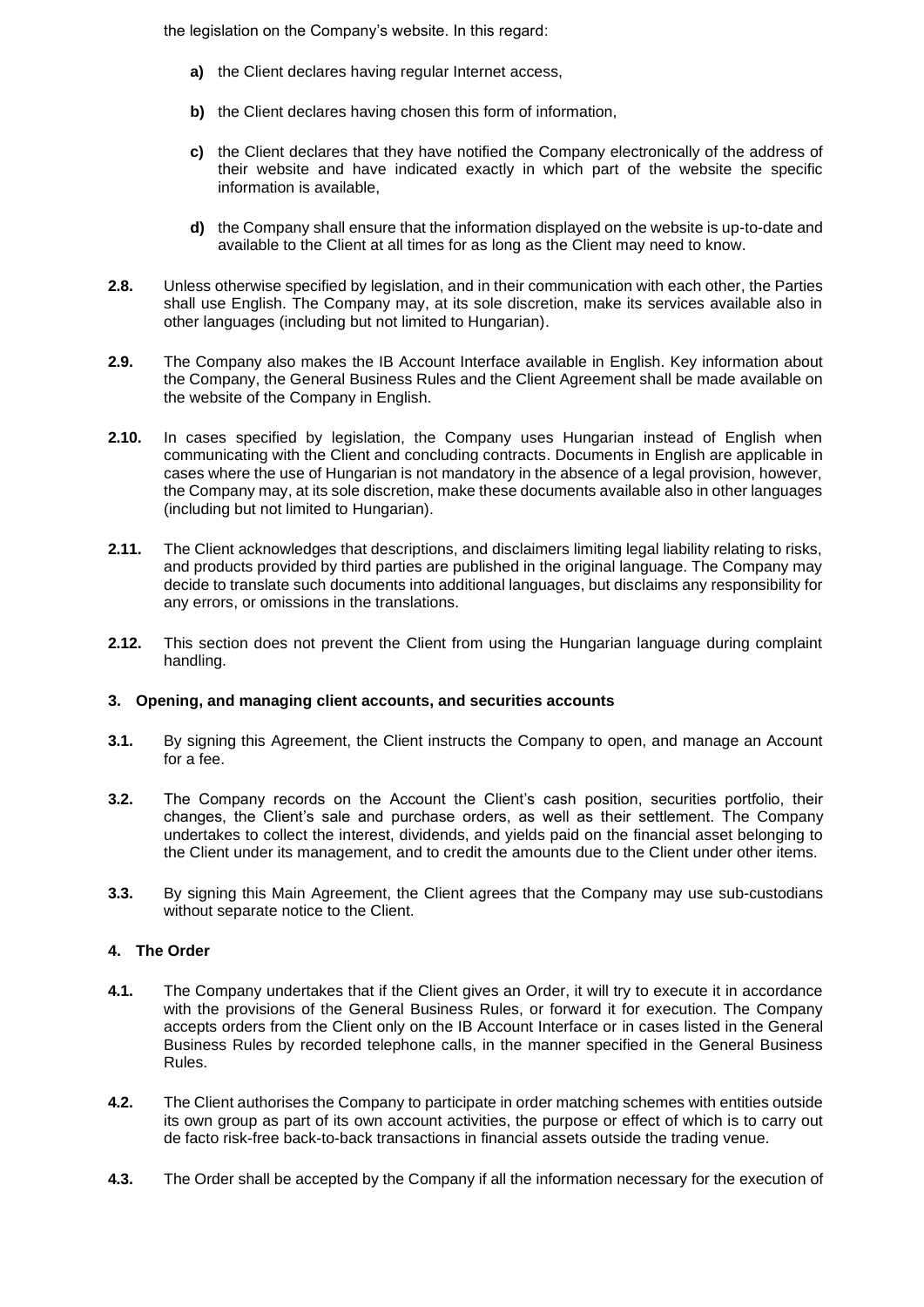the order is provided by the Client, and if the funds or financial assets necessary for the execution of the order are available. The Parties stipulate that if the free funds or financial assets in the Client's Accounts are not sufficient to execute the debits due, the Company is entitled to suspend the execution of the Order until the collateral is provided. The Company is not liable for damages resulting from the suspension.

- **4.4.** The Company executes the order in accordance with its Execution and Allocation Policy, provided that the execution and settlement of orders is also governed by the policies of the relevant trading venue, the relevant clearing house regulations and the standards of the given market. The Client concedes and acknowledges that they have got to know the content of the Policy. The Client is obliged to monitor changes in the content of the Policy.
- **4.5.** In the event that the Company has concluded a transaction in favour of the Client that does not comply with the provisions of the Order, the Client may object within thirty days from the notification of the confirmation of the execution of the order. If the Client has not exercised this right, he may not subsequently invoke the invalidity of the transaction or the reprehensible conduct of the Company.
- **4.6.** The Company informs the Client that the general right of abandoning consumer contracts does not apply to the concluded transactions, as the conclusion of the transactions is aimed at financial assets according to Act CXXXVIII of 2007 on Investment Firms and Commodity Dealers, and on the Regulations Governing their Activities (Bszt. or Investment Firms Act).

### **5. Fees, collateral**

- **5.1.** In the cases specified in the Terms and Conditions, the Client is obliged to pay the Company the fee specified therein, and other costs incurred in connection with the execution. The fees payable to the Company will become due as set out in the Terms and Conditions, with which the Company will automatically debit the Client's account without any further action. The Client declares that they understand and accept the fee items specified in the Terms and Conditions of the Company.
- **5.2.** The Client agrees that the Company shall credit the financial asset purchased on the basis of the Order to the Account without any further provision, debit the Account with the purchase price, the commission fee due to the Company and other fees and charges charged to the Client. The Client agrees that, without any further provision, the Company shall debit the Account with the financial asset sold on the basis of the Order and the Own Account Transaction, as well as the commission and other fees and costs charged to the Client, and credit the sale price to the Account.
- **5.3.** The Client establishes a collateral deposit for the benefit of the Company, in the manner specified in the General Business Rules, for assets and up to the amount.
- **5.4.** The Company is not obliged to send a separate notice to the Client in the event of a lack of funds or a threat thereof.
- **5.5.** If the Client has a negative balance, regardless of the amount of the debt, the Company is also entitled to cancel the Client's transfer orders in the currency of the debt, open, unexecuted normal purchase orders and orders for open, unexecuted margin loans and other financial assets, which also include a normal part of the purchase, not financed by credit, i.e. orders in which the securities are not purchased exclusively from credit.
- **5.6.** If this Main Agreement is terminated by either party, the Company's right of satisfaction shall commence at the same time as the notice of termination, and the Company shall be entitled to seek compensation directly from the collateral deposit, regardless of the amount of the debt.

# **6. Liability**

**6.1.** In the course of its activities, the Company acts with due diligence, taking into account the interests of the Client. Except as provided in this Main Agreement, applicable legislation and the General Business Rules, and in the event of a breach of contract by the Client, the Company shall not limit or exclude its liability for the performance of contracts (including in particular the Main Agreement and Orders).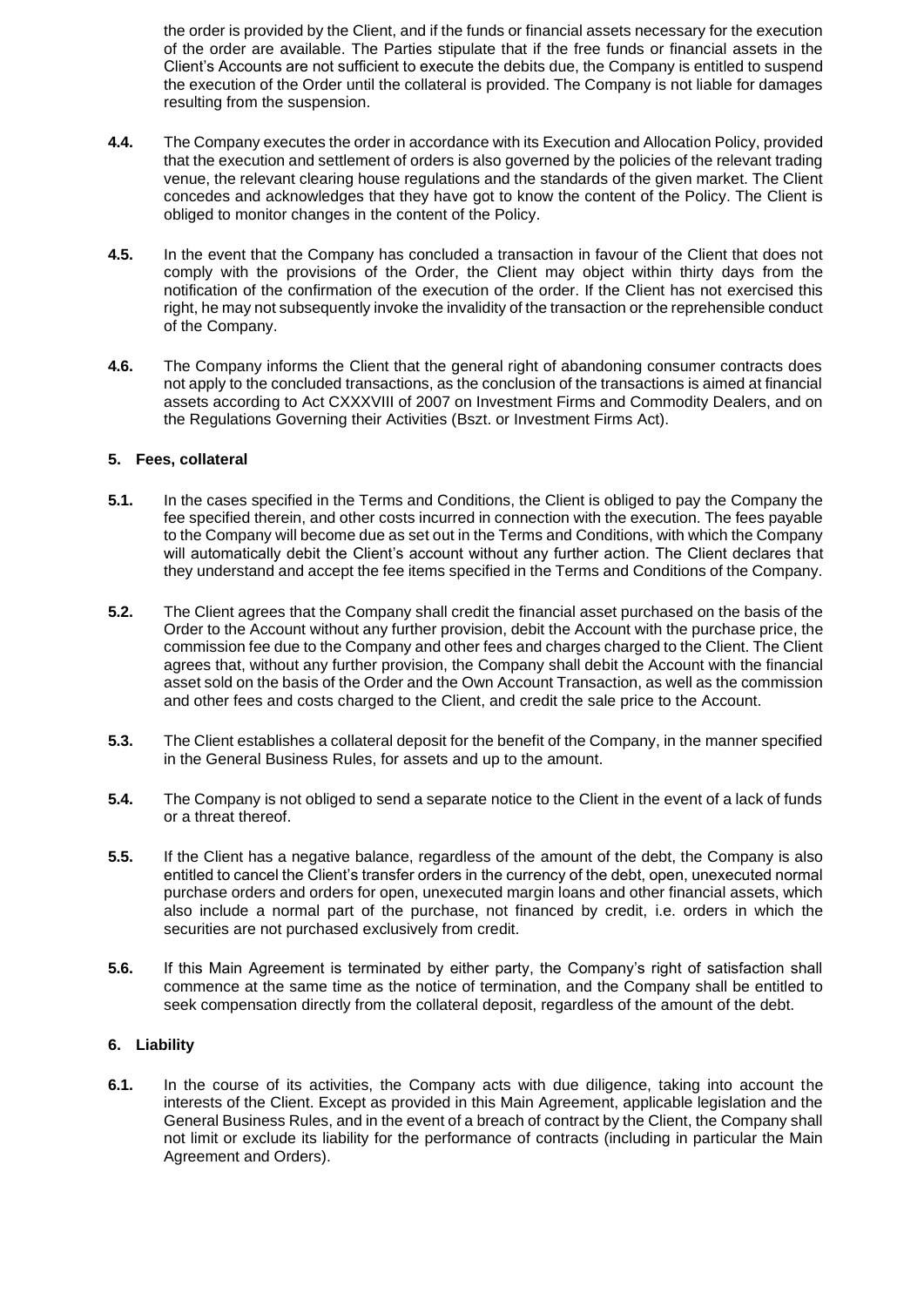- **6.2.** The Company excludes its liability as follows:
	- **a)** if performance of any contract or Order becomes impossible for a reason for which the Company is not liable under the applicable legal regulations;
	- **b)** for damage caused by force majeure or for external events hindering the operation of the Company that cannot be prevented for the Company, in particular for damage resulting from a change in legislation or a fault in the data transmission network or an omission or fault of an external service provider;
	- **c)** for damage caused by a domestic or foreign official order or by the refusal or late granting of a permit;
	- **d)** for damages resulting from differences in the exercise and exercise of rights and obligations embodied in foreign financial assets;
	- **e)** for non-performance, if the proceedings of the Company are hindered by a legal dispute between the Client and a third party or the reprehensible conduct of a third party; the fee stipulated for the service is due to the Company in proportion to the performance, in this case as well.
	- **f)** for damage resulting from the Client's non-performance of its obligations.
- **6.3.** The Company is not responsible for the practicability of specific orders or for the fact that financial assets can be sold or purchased in accordance with the conditions specified by the Client. The Company provides information about financial assets to the best of its knowledge, but is not responsible for the fact that the exchange rate changes of individual financial assets do not correspond to the information or do not occur at all.
- **6.4.** The Company shall not be liable for any loss incurred by the Client due to the fault of the credit institution or other organisation making the remittance or transfer, including the exchange rate loss due to the delay in the transfer. If the Company makes an erroneous transfer but later recognises it, it is entitled to restore the original condition. In this case, the Client may not make any further claims.
- **6.5.** If the Client is in a serious breach of contract, the Company is entitled to terminate any contract with immediate effect or to abandon the contract, and to demand compensation from the Client for the damage caused by the breach of contract (including the actual damage incurred and any loss of profit, as well as any so-called non-pecuniary loss) and its justified costs. If the Client is in a serious breach of contract, the Client shall be liable for any resulting damage, unless the Company may have contributed to the damage, in which case the Parties shall be liable for the damage in proportion to their liability. If there is a delay in pecuniary obligation or in the obligation to deliver securities, the Company is entitled to statutory default interest on the amount affected by the delay or the market value of the securities concerned, even without a separate stipulation.
- **6.6.** In all cases, the Client enters into transactions exclusively at their own risk, risks their money and financial assets on the capital market, and the Company is not obliged to share in the Client's losses. Accordingly, the Client has its own obligation and responsibility to monitor the development of its positions and to take the necessary loss mitigation measures in the event of unfavourable market conditions and in the event thereof.
- **6.7.** The Company excludes liability for direct, indirect and consequential damages incurred by the Client due to compulsory liquidation carried out in accordance with the provisions of the Main Agreement and the General Business Rules. Furthermore, the Company shall not be liable for any direct, indirect or consequential damages resulting from the lawful total or partial blocking or use of the collateral deposit/pledged asset and/or the lawful immediate termination of certain contracts. The Company has the right and not the obligation of compulsory liquidation. The possibility of compulsory liquidation is also independent of the satisfaction of the collateral provided by the Client to the Company. Accordingly, the Company excludes liability for damages resulting from the fact that it did not exercise its right to compulsory liquidation or was not compulsorily liquidated (at any time) after the opening of this right, or that instead of exercising its right to compulsory liquidation, and the satisfaction sought from the collateral provided by the Client to the Company prior to that. If the Company decides to exercise its right to compulsory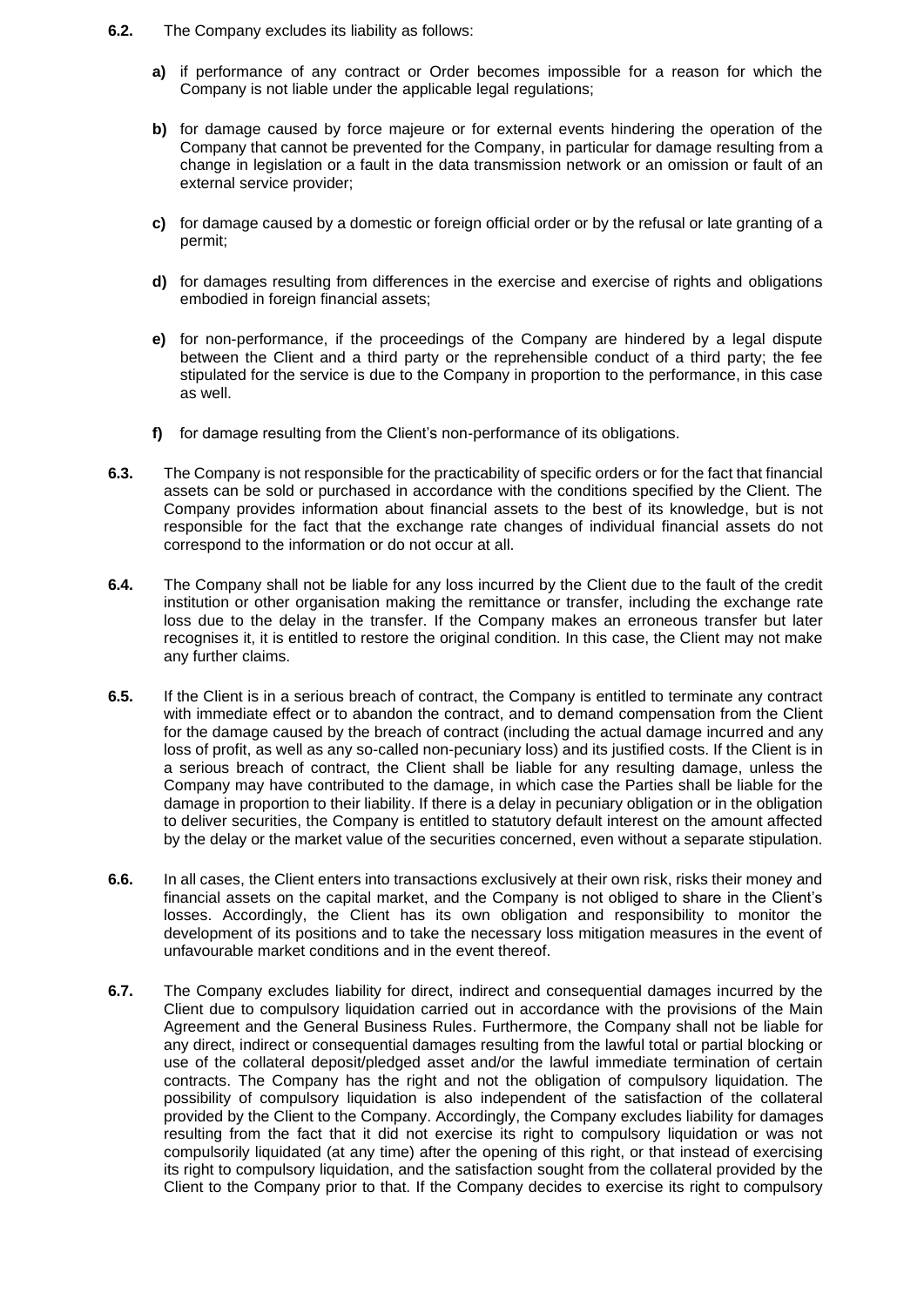liquidation, it will necessarily take time during which the market prices will move due to the timeconsuming and administrative nature of the processes: the Company excludes its liability for the resulting damages.

- **6.8.** The Company shall not be liable for any damage that may be incurred by the Client if the Company exercises its right of satisfaction from collateral and in the process the assets used as collateral are sold at a realistic price available under the given market conditions.
- **6.9.** Considering that in the case of transactions concluded in the electronic trading system, the transactions performed with the Client's identification data are in all cases the Client's valid transactions and legal declarations, the validity is not affected, if, using the identification data, an unauthorized person has made a legal declaration binding on the Client: the Company excludes its liability in this regard, unless it is proved that the Company was aware of the illegitimate use of the Client's identification data, or should have known of it with the care required of it; however, in the latter case, the Company shall not be liable for damages incurred by the Client during the reasonable time required for the processes necessary for the action.
- **6.10.** The Company shall not be liable for damages arising from the fact that the Company does not undertake any obligation to enter into a contract on the basis of this contract, pauses, suspends, terminates its services and limits them to certain access methods.
- **6.11.** Even in the case of breach of contract, the Company shall be relieved of liability if it proves that the damage occurred in consequence of circumstances beyond its control and unforeseen when the contract was entered into, and there had been no reasonable cause to take action for preventing or mitigating the damage. As compensation, the Company is obliged to compensate only the damage caused in the subject of the service or the actual damage caused to the Client's property as a result of the breach of contract with the provision that the division of damages between the Client and the Company must always take into account the ratio of the imputability of the Client and the Company and the involvement of the Client or a third party in the occurrence of the damage. The Company expressly excludes its liability for lost profits and other components of compensation in addition to the actual loss of property.
- **6.12.** The foregoing limitation of liability does not apply to the limitation or exclusion of liability for breach of contract intentionally caused by the Company and to the detriment of human life, physical integrity or health.

#### **7. Miscellaneous provisions**

- **7.1.** By signing this Main Agreement, the Client acknowledges having read and understood the Company's General Business Rules, its annexes and the Announcements, as well as the description of the IB Account Interface, and acknowledges that they are binding on them. Each of the annexes to this Agreement shall have effect as if set out in this Agreement. In the event of any conflict or inconsistency between the clauses to this Agreement and the annexes to this Agreement the clauses to this Agreement shall prevail to the extent of the conflict or inconsistency.
- **7.2.** The Client declares that being aware that past performance of financial assets does not guarantee future performance, whereas the price of a particular financial asset may be affected by a number of factors.
- **7.3.** In the case of notifications and information sent by the Company, including information on amendments to the General Business Rules, Announcements, as well as individual periodic reports, unless the Client expressly objects within the relevant deadline, unless otherwise agreed, it means that by this silence, as by implied conduct, the contents of it have been accepted by the Client, together with its legal consequences.
- **7.4.** This Main Agreement shall enter into force on the date of signature by the Parties and shall be concluded for an indefinite period. The relevant provisions of the General Business Rules shall apply in connection with the termination of the Main Agreement.
- **7.5.** The Parties shall endeavour to settle disputes arising out of this Main Agreement primarily in an amicable manner. The Client may notify the Company of its objections, claims and complaints arising from this Main Agreement in accordance with the provisions of the Complaint Handling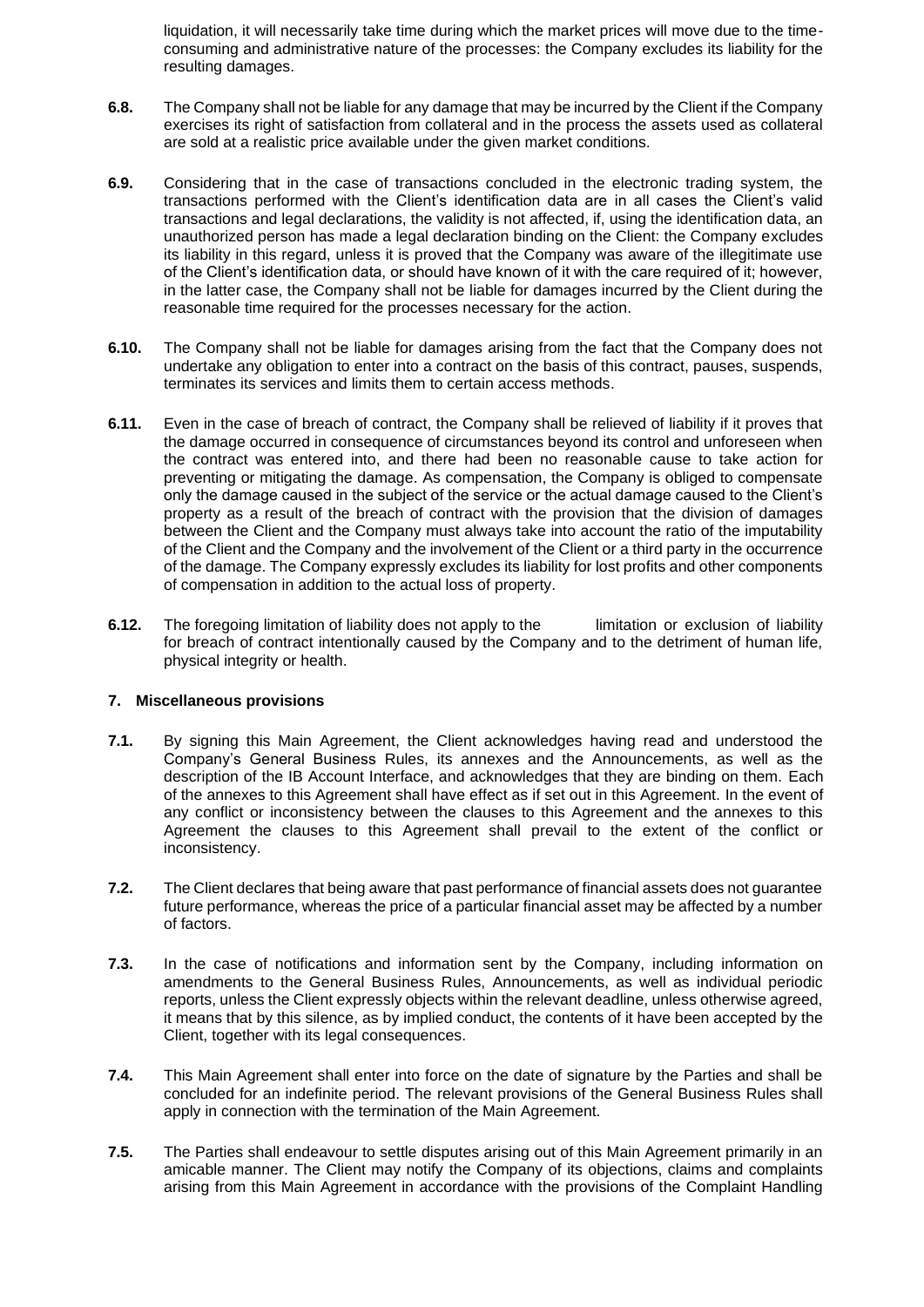Policy. The Company will investigate the matter and make a decision within 30 days, of which the Client will be notified in writing. If the above procedure does not lead to a result, the Parties—if the Client does not qualify as a consumer—submit to the exclusive competence and jurisdiction of the Commercial Court of Arbitration. The Commercial Court of Arbitration shall act in accordance with its own Rules of Procedure, in the Hungarian language. The Client is entitled to exclude the exclusive competence and jurisdiction of the Commercial Court of Arbitration with a unilateral declaration made at the time of concluding the agreement. If a Client qualifies as a consumer, the general rules of Act CXXX of 2016 on Civil Procedures (Civil Procedures Act, Pp.) shall apply.

- **7.6.** The Parties declare that this Main Agreement and each specific contract fully incorporate the agreements concluded between the Parties. The Parties do not wish to incorporate into the content of the Main Agreement the content of any previous agreements and practices developed under those agreements, and a custom widely known and regularly used in the investment and capital markets and in the money market business by subjects of similar contracts.
- **7.7.** This Main Agreement may be amended by mutual consent of the Parties at any time. The Parties further acknowledge that the Company is entitled to unilaterally amend the Main Agreement and its annexes in accordance with the provisions of its current General Business Rules, with the conditions and restrictions described therein. If the Client does not wish to maintain the contractual relationship with the Company in addition to the changed content of the Main Agreement, they may exercise the right of termination in accordance with the provisions of this Main Agreement and the General Business Rules.
- **7.8.** By signing this Main Agreement, the Client acknowledges that the Company, prior to concluding the Agreement, (i) informed them of the investor protection provisions applicable to them; (ii) the Company has fully complied with its obligation to provide prior information to the Client specified in the Bszt. (Investment Firms Act), and the Client enters into this Main Agreement and the specific contracts and transactions to be concluded on the basis of this Main Agreement in the knowledge of the capital market risks, and confirms this in an Announcement on Risk Disclosure Declaration.
- **7.9.** By signing this Main Agreement, the Client agrees that the Company may place money in a money market fund in accordance with Regulation (EU) 2017/1131 of the European Parliament and the Council on Money Market Funds of 14 June 2017 (EU). The Client acknowledges that the funds placed in such money market funds are not held in accordance with the requirements of the client asset protection provisions set out in Bszt.
- **7.10.** By signing this Main Agreement, the Client acknowledges that the Company provided complete information on the handling and use of their personal data in accordance with the relevant provisions of the General Data Protection Regulation of the European Union and the Personal Data Protection Act prior to concluding the Main Agreement.
- **7.11.** In matters not regulated in this Main Agreement, the provisions of the Company's General Business Rules in force at any time, the Bszt. (Investment Firms Act) and Act V of 2013 on the Civil Code (Ptk. or Civil Code) and other relevant legal regulations shall apply.
- **7.12.** The Client represents and warrants on a continuous basis that the Client will update its information in the Client Portal in the event of any change in the data during the existence of the business relationship in accordance with Act LIII of 2017 on the Prevention and Combatting of Money Laundering and Terrorist Financing (hereinafter referred to as Pmt. or AML Act), within 5 working days of the data change and becoming aware of it.
- **7.13.** The Client agrees it has voluntarily submitted its client identification data to the Company for the purpose of concluding contracts with the Company for the use of investment services and ancillary investment services and to verify the accuracy of the Client data recorded with the Company and to reflect any changes in the Client's data.
- **7.14.** The Client represents and warrants on a continuous basis that the bank account details (including bank account numbers) provided to the Company are all identifiers of bank accounts in the Client's own name and the Client agrees that it can only transfer from its Interactive Brokers account to a third-party bank account in the Client's own name.
- **7.15.** The Client agrees it has been informed, understands and agrees that the policies, agreements